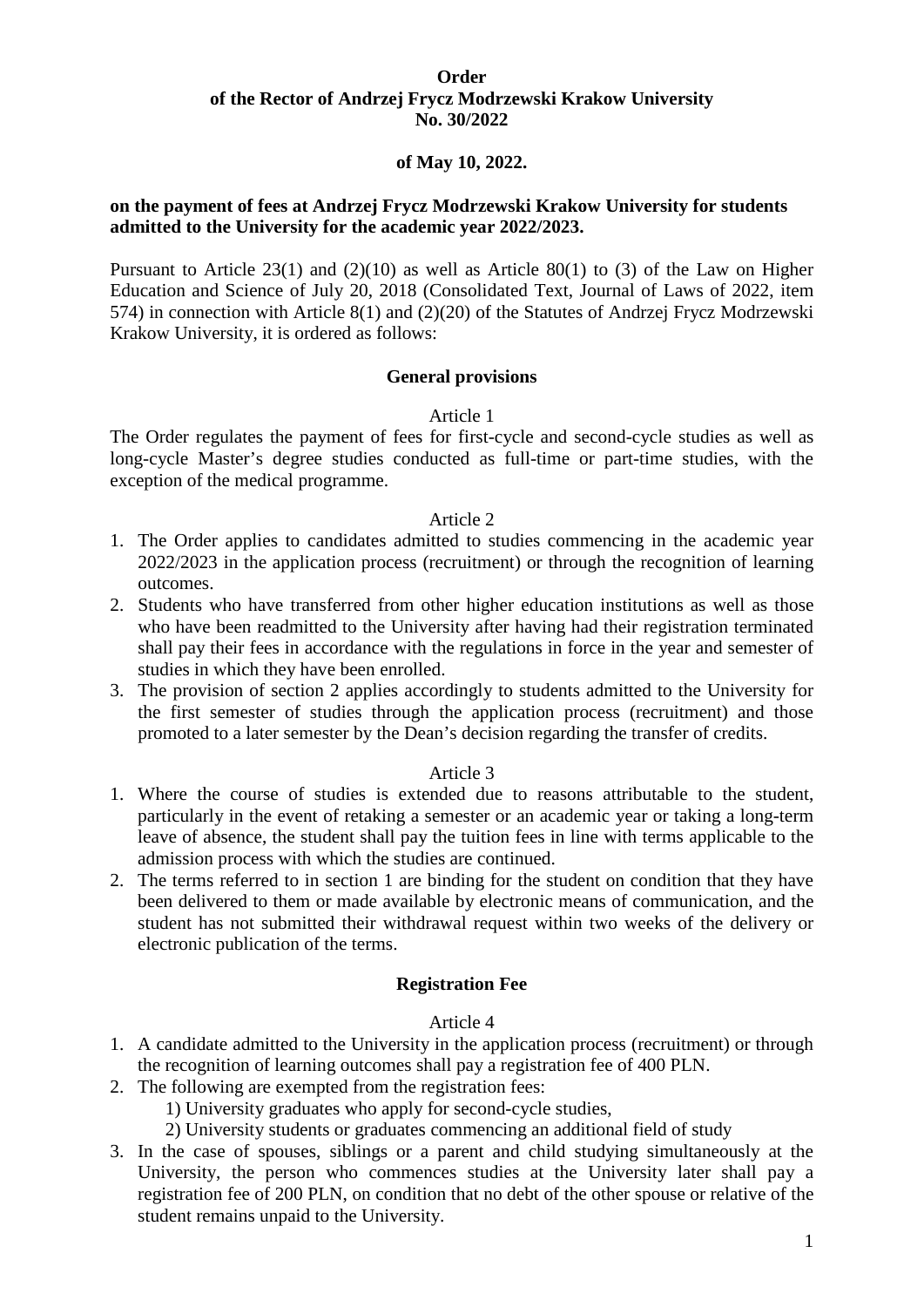The payment of the registration fee is due within a 7-day period following the enrolment.

### **Tuition Fee**

### Article 6

- 1. The payment of the tuition fee is due in advance for the entire semester.
- 2. Starting from the second semester of studies, the tuition fee may also be paid in instalments (5 instalments per semester).

#### Article 7

- 1. A student interested in an instalment plan shall submit a declaration to the dean's office notifying that their further tuition fee payments shall be paid in instalments.
- 2. Such a declaration must be submitted by January 31 (for the summer semester) or by July 31 (for the winter semester).
- 3. Once submitted, the declaration shall bind the student until the end of their period of study unless it is withdrawn. The student may withdraw the declaration before the beginning of each subsequent semester. The declaration should be withdrawn within the time limit mentioned in section 2.
- 4. The payment of the tuition fee of a student who fails to submit the declaration or has withdrawn the submitted declaration is due in advance for an entire semester.

### Article 8

- 1. The payment of the tuition fee for the winter semester is due by September 10 and by February 10 for the summer semester.
- 2. If the admission to the University is granted less than 7 days before September 10 (or February 10 respectively) the payment of the tuition fee for the first semester of studies is due together with the registration fee within the time limit referred to in Article 5.
- 3. The payment of the tuition fee in instalments is due as follows:
	- 1) in the winter semester:
		- a)  $1<sup>st</sup>$  instalment by September 10,
		- b)  $2<sup>nd</sup>$  instalment by October 10,
		- c) 3rd instalment by November 10,
		- d)  $4<sup>th</sup>$  instalment by December 10,
		- e)  $5<sup>th</sup>$  instalment by January 10:
	- 2) in the summer semester:
		- a)  $1<sup>st</sup>$  instalment by February 10,
		- b)  $2<sup>nd</sup>$  instalment by March 10,
		- c)  $3<sup>rd</sup>$  instalment by April 10,
		- d)  $4^{\text{th}}$  instalment by May 10,
		- e)  $5<sup>th</sup>$  instalment by June 10.

#### Article 9

The tuition fee rates for particular fields and modes of studies and levels of education, including the rates of fees paid in instalments, are specified in Annexes no. 1-3 to this Order.

### Article 10

- 1. A student who in a given semester is exempted from the obligation to pass a course or courses recognized as passed as a result of the recognition of learning outcomes, shall make tuition fee payments reduced by 120 PLN for each accordingly recognized ECTS credit. The reduction must not exceed ½ of the tuition fee.
- 2. Where the tuition fee of a student is paid in instalments, the reduction referred to in section 1 reduces the instalment or instalments with the farthest due date of payment.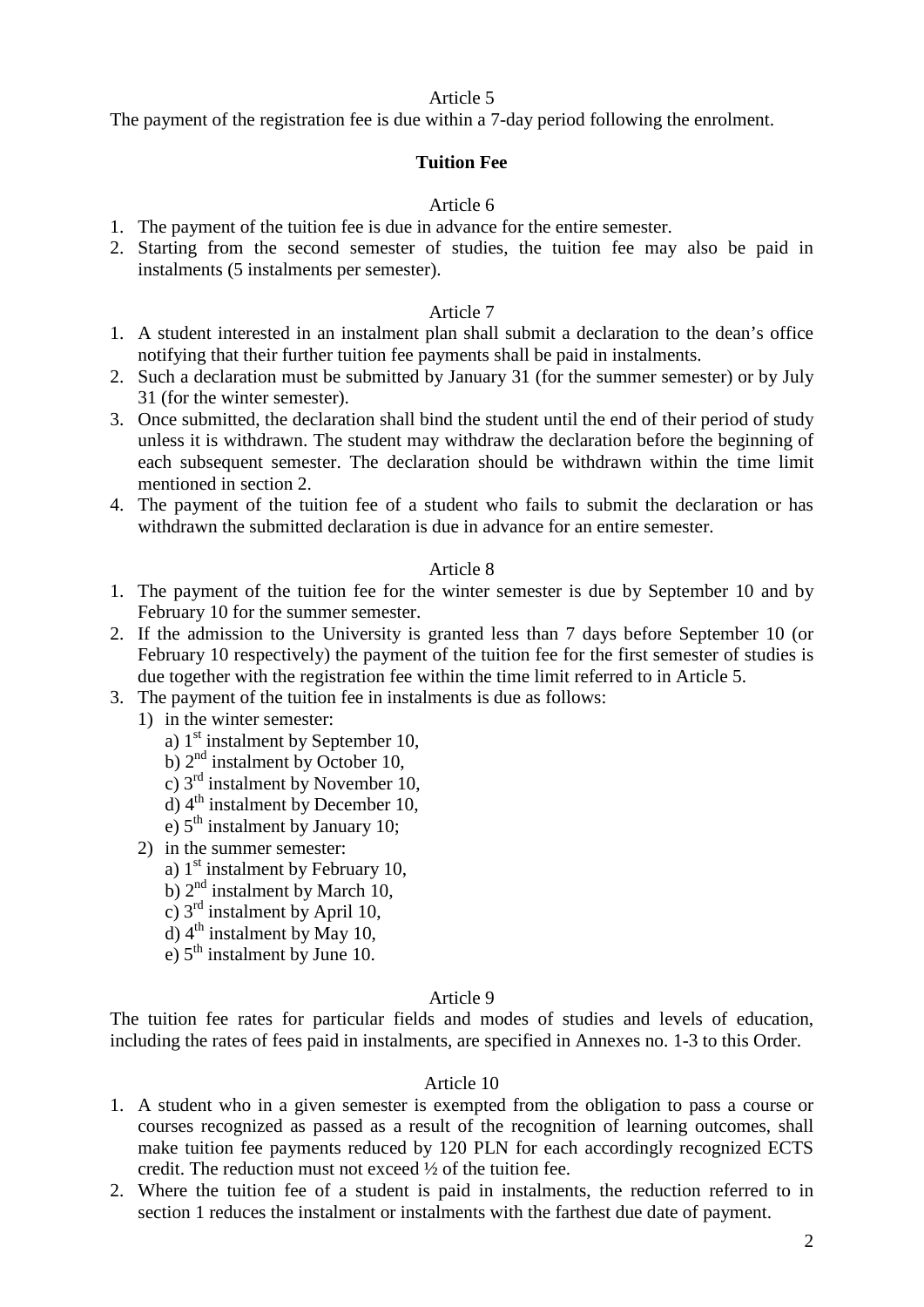- 3. Provisions of sections 1 and 2 shall not apply if in place of courses considered as completed in the mode of recognition of learning outcomes the student is obliged to complete other courses with the same or higher amount of ECTS credits during one semester (individual study plan and programme or individualised organisation of studies).
- 4. Where the additional courses have fewer ECTS credits than the courses completed with the recognition of learning outcomes, the student is entitled to a discount of 120 PLN for each ECTS credit of difference.

# **Discounts for graduates and students of two fields of study**

# Article 11

- 1. A graduate of the University taking up an additional field of study pays their tuition fee reduced by 20%.
- 2. The discount referred to in section 1 does not apply to graduates of first-cycle studies taking up second-cycle studies, unless they have previously graduated from another Master's degree at the University.

# Article 12

- 1. A student of the University studying simultaneously two fields of study pays their tuition fee for the cheaper field of study reduced by 20%.
- 2. Where the tuition fee for both fields of study is equal, the tuition fee discount applies to the field that the student has taken up as second.
- 3. In the case of discontinuation of studies in one of the two fields, the tuition fee discount applies only to the semesters during which the student has studied and paid their tuition fee in both fields.

## Article 13

The tuition fee discounts referred to in Articles 11 and 12 do not apply to medical studies (Physiotherapy, Medical Life Saving, Nursing, Medical Programme).

### Article 14

- 1. In order to use the tuition fee discount, a student shall submit a written application to the Financial Department.
- 2. The application form can be submitted only once, not later than within a month of the commencement of the semester that the student intends to use the discount for.
- 3. The application form template for a case referred to in Article 11 is attached as Annex no. 4 to the Order.
- 4. The application form template for a case referred to in Article 12 is attached as Annex no. 5 to the Order.

### **Examinations and Credits**

### Article 15

No fees are charged for examinations and course credits, including resits.

### Article 16

The postponement or reinstatement of the date of examination or course completion assessment shall result in the payment of additional 60 PLN by the student for each new date defined.

## **Conditional Entry, Course Retake, Studying in Advance**

### Article 17

The student shall pay 120 PLN for each short-term conditional entry.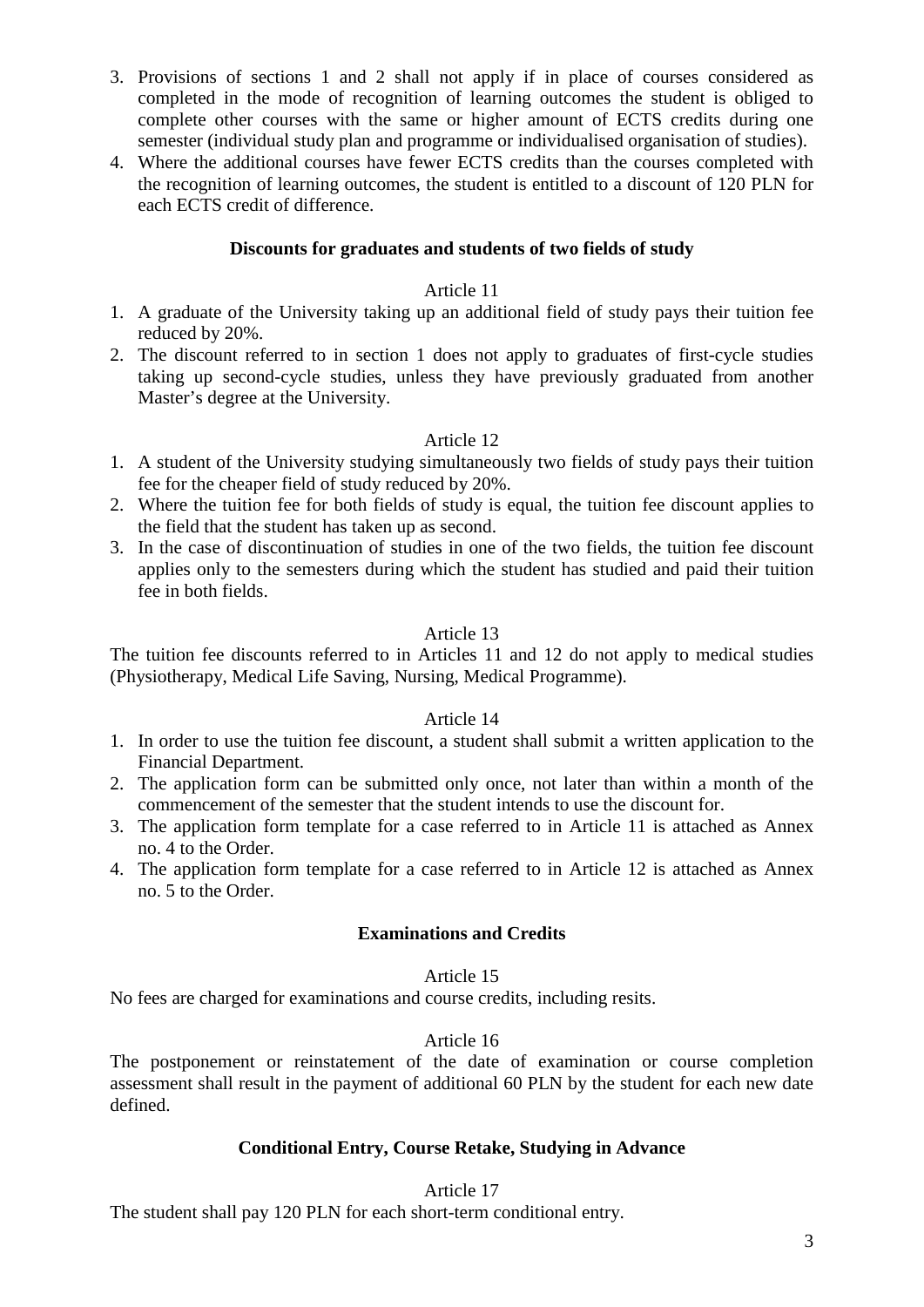- 1. The course or courses that are to be retaken as well as those completed while studying in advance require a payment of 120 PLN for each ECTS credit.
- 2. The fee for a PE course retake is 400 PLN.
- 3. The tuition fee of a student who received an advance credit shall be reduced by the amount specified in section 1 in the semester in which the completed course should be taken in the regular course of studies.

## **Semester Retake, Leave of Absence**

### Article 19

The tuition fee during a semester retake shall be paid on general terms

### Article 20

- 1. The student on a long-term leave of absence shall pay 120 PLN for each semester which they spend on the leave of absence.
- 2. The student applying for a long-term leave of absence shall attach a proof of payment of the fee referred to in section 1 to their application. The payment shall be reimbursed if the leave of absence is not granted.

### **Individual Study Plan and Programme or Individualised Organisation of Studies**

## Article 21

A student who was granted an individual study plan and programme or an individualised organisation of studies shall pay:

- 1) the tuition fee on general terms, and
- 2) 120 PLN for each additional ECTS credit in a semester.

### Article 22

- 1. The fee referred to in Article 21(2) shall not be collected if the individual study plan and programme or the individualised organisation of studies shall consist in transferring a course from an earlier semester to a later one and the student has already included the corresponding payment in the tuition fee.
- 2. If the course that exceeds the ECTS credits in a semester is covered by the study plan for a later semester of studies, the payment made in accordance with Article 21(2) is made on account of the tuition fee for the later semester of studies.

## **Curricular Differences, Extracurricular Classes and Compensatory Classes**

### Article 23

- 1. The fee for the curricular differences is 60 PLN for every ECTS credit due for completion in this mode.
- 2. Fees referred to in Article 17 and Article 18(1) related to the course constituting a curricular difference shall be collected on general terms.

## Article 24

- 1. The tuition fee covers the costs of conducting the courses included in the study plan of a particular field and mode of study and level of education. The tuition fee does not cover the costs of participation in extracurricular classes, not covered by the study plan.
- 2. Where the study plan obliges a student to complete a predefined number of practical classes outside of the University premises, the tuition fee does not cover the costs of commute, accommodation and meals of the student during the course meetings conducted outside of the University premises. These costs shall be covered by the student.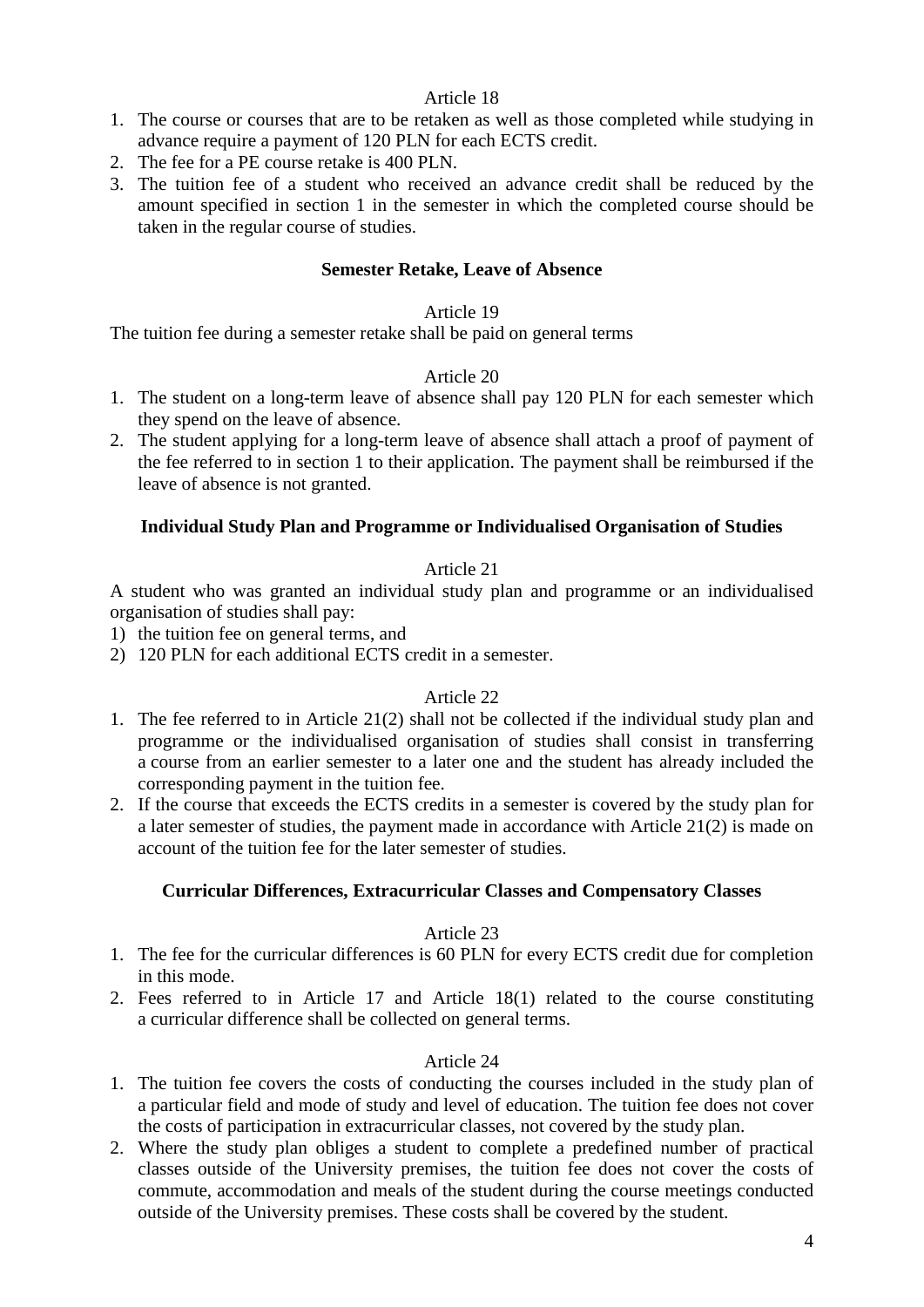The fee for an obligatory one-year Polish language course for foreign students commencing studies in Polish is charged in accordance with the following regulations:

1) the first semester of the course is free of charge,

2) the fee for the second semester of the course (for students obliged to continue their attendance) is 400 PLN,

3) the fee for retaking the course is 400 PLN per semester.

## **Payment Deadlines for Certain Fees**

### Article 26

- 1. Fees referred to in Article 18(1) and (2), Article 21(2), Article 23(1) and Article 25(2) and (3) are paid within the time limit set for the payment of the first instalment in the semester in which the student is obliged to complete the retaken course or the course completed while studying in advance or the curricular difference or the course that causes the number of ECTS credits to exceed as referred to in Article 21(2) or to complete the course referred to in Article  $25(2)$  and  $(3)$ .
- 2. If the decision by which the student is obliged to retake a course or complete a curricular difference, or the decision by which the student acquired the right to study according to an individual study plan and programme or an individualised organisation of studies or the right to study in advance, was issued less than 7 days before the deadline referred to in section 1 or after this deadline, the deadline for the payments of fees referred to in section 1 is 7 days from the moment the student is given the decision.

# **Obligatory Insurance for Medical Programmes**

### Article 27

- 1. Students of medical studies are required to maintain a civil liability insurance as well as a post-exposure prophylaxis (PEP) treatment insurance before they commence practical classes.
- 2. The insurances referred to in section 1 are provided by the University.

### **Readmission to the University, Transfer from Another Higher Education Institution**

### Article 28

- 1. Subject to the provisions of section 2, a student who has been readmitted to the University after having had their registration terminated shall pay the registration fee in the amount of 400 PLN.
- 2. A student who has been readmitted to the University in order to take their degree examination shall pay the registration fee in the amount of 400 PLN, whereas a student readmitted in order to submit their graduation thesis and take their degree examination shall pay the registration fee in the amount of 400 PLN and the additional 400 PLN to cover the costs of the graduation thesis supervision.

# Article 29

Students who transfer from another higher education institution shall pay the registration fee as specified in Article 4, as well as the due tuition fee.

### Article 30

In the cases referred to in Article 28 and Article 29, the registration fee shall be paid within 7 days of the date of enrolment.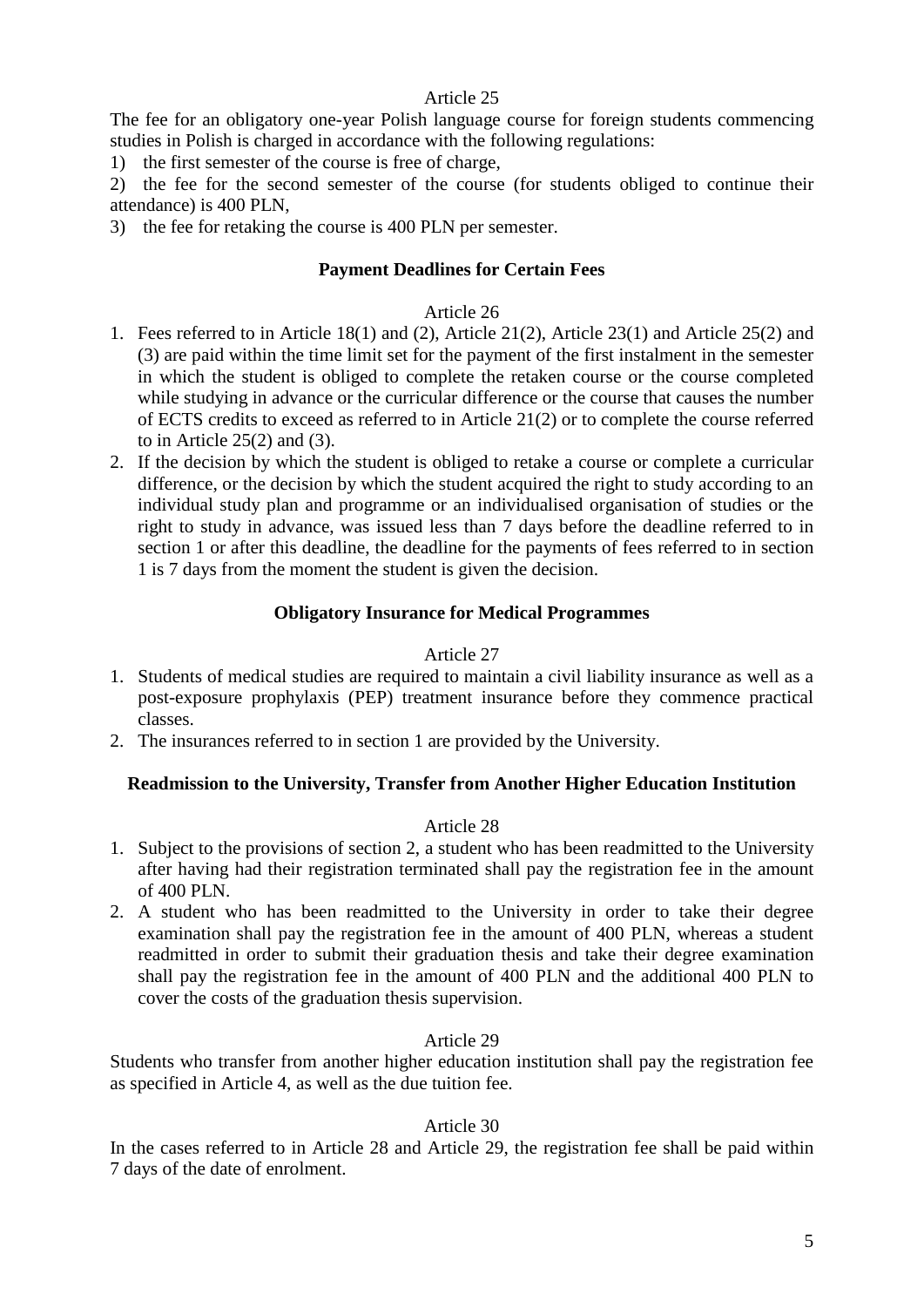# **Degree Examination**

## Article 31

- 1. The University collects no fees for the assessment of the graduation thesis or the degree examination, including the retake.
- 2. The postponement of the date of submission of the thesis beyond the scheduled date of completion of the final semester of studies requires an additional fee of 400 PLN.

# **Payments for Student ID Card, for Additional Copy of the Diploma and Supplement to the Diploma and for Duplicates**

### Article 32

The University collects fees for issuing:

1) an additional copy of the diploma in a foreign language (one copy free of charge),

2) an additional copy of the supplement to the diploma in a foreign language (one copy free of charge),

3) a duplicate of the diploma or the supplement to the diploma,

4) a duplicate of the student ID card

- in the amount specified by the Minister competent for issues of Higher Education and Science

### **Final Provisions**

### Article 33

Unless otherwise results from the preceding provisions, exemption from the obligation to complete certain courses and inclusion of the grades already received by the student in the course of their hitherto studies does not impact the tuition fee rate or any other study payments.

#### Article 34

- 1. Late payment of the fees specified in the preceding provisions that exceeds the specified deadlines, shall result in statutory interest being charged for each day of delay.
- 2. The student shall be obliged to pay the interest specified in section 1 without a separate notice.

### Article 35

- 1. In well-grounded cases, the Rector or a University employee appointed by him may refrain from charging the above mentioned fees, postpone payment deadlines, refrain from or remit the accrued interest.
- 2. The possibility of refraining from charging the fees specified in section 1 shall not apply to the tuition fee, unless otherwise results from any agreement to which the University is a party.

## Article 36

- 1. The due amounts specified in the preceding provisions shall be paid to the University bank account (cash deposit to a bank account, transfer order, cash deposit machine).
- 2. The day the payment is received to the University's account is considered to be the day of payment.

### Article 37

If particular studies shall not commence due to inadequate number of candidates, the application, registration and tuition fees shall be reimbursed.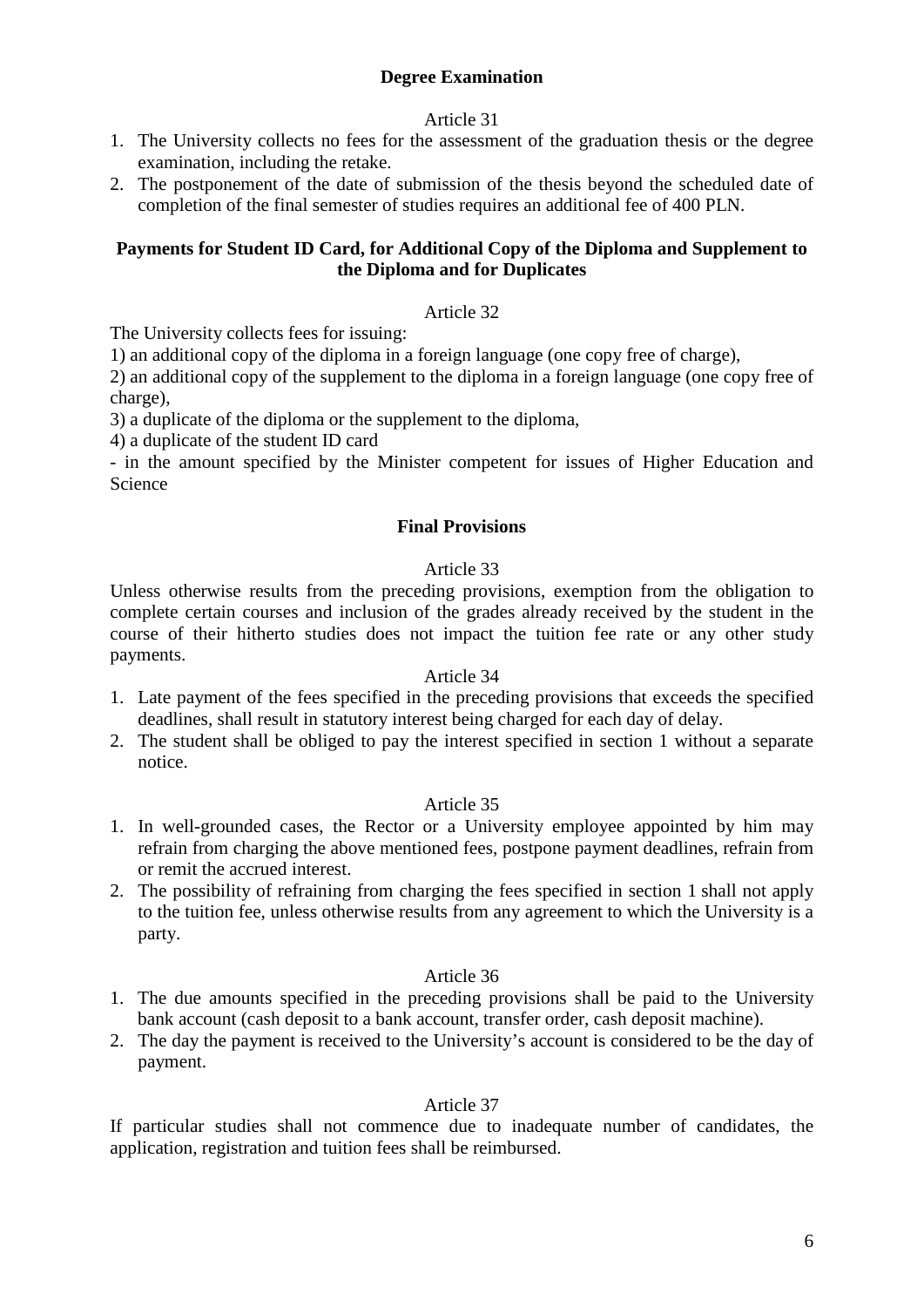- 1. If the student's studies shall be terminated during the semester or a withdrawal request has been submitted in writing or if they have transferred to a different higher education institution or if they are disciplinarily expelled from the University, the tuition fee paid in advance for the entire semester shall be reimbursed in the part proportional to the period covering the remaining course meetings in the given semester.
- 2. The period covering the remaining course meetings is counted starting from the day on which the decision referred to in section 1 becomes final, and in the event of withdrawal, from the first day of the month following the month in which the student submitted their withdrawal request.
- 3. Provisions of sections 1-2 shall apply accordingly in the case of the tuition fee paid in instalments and payments specified in Article 18(1) and (2), Article 21(2), Article 23(1) and Article 25(2) and (3).
- 4. The remaining fees, in particular the application fee and the registration fee, shall not be reimbursed.

# Article 39 The Order comes into force on the day of its publication.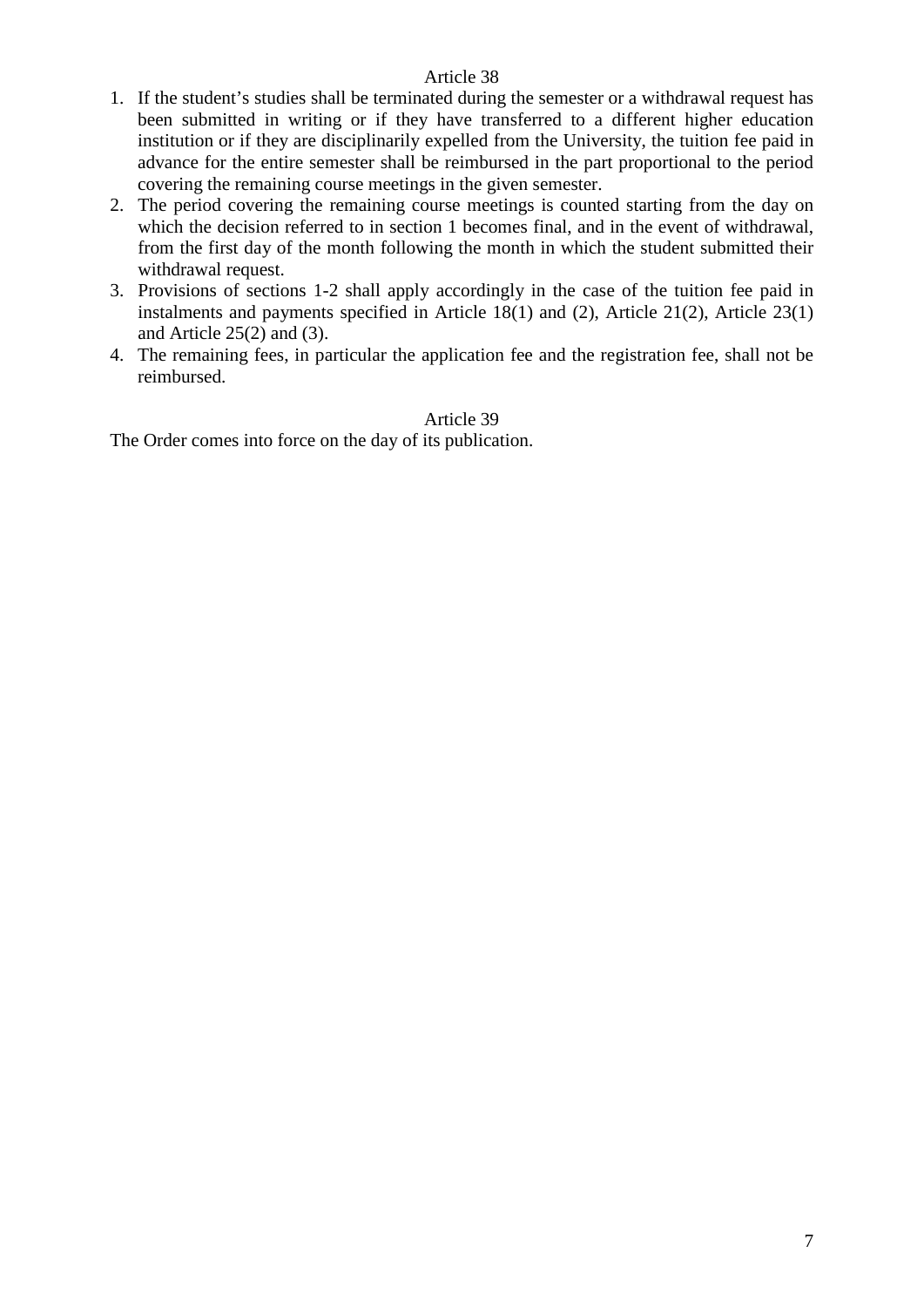| Annex no. 1                                                                                                                                             |                                                                                                                                                                      |         |                                  |                                                                                                        |  |                        |                                   |                                                                                                       |     |         |         |                         |                                                   |                         |
|---------------------------------------------------------------------------------------------------------------------------------------------------------|----------------------------------------------------------------------------------------------------------------------------------------------------------------------|---------|----------------------------------|--------------------------------------------------------------------------------------------------------|--|------------------------|-----------------------------------|-------------------------------------------------------------------------------------------------------|-----|---------|---------|-------------------------|---------------------------------------------------|-------------------------|
|                                                                                                                                                         |                                                                                                                                                                      |         |                                  |                                                                                                        |  |                        |                                   | to the Order of the Rector of Andrzej Frycz Modrzewski Krakow University No. 30/2022 of May 10, 2022. |     |         |         |                         |                                                   |                         |
|                                                                                                                                                         |                                                                                                                                                                      |         |                                  |                                                                                                        |  |                        |                                   |                                                                                                       |     |         |         |                         |                                                   |                         |
| Tuition fee at Andrzej Frycz Modrzewski Krakow University for first-cycle studies and long-cycle Master's degree studies conducted as full-time studies |                                                                                                                                                                      |         |                                  |                                                                                                        |  |                        |                                   |                                                                                                       |     |         |         |                         |                                                   |                         |
| for students commencing their studies in the academic year 2022/2023                                                                                    |                                                                                                                                                                      |         |                                  |                                                                                                        |  |                        |                                   |                                                                                                       |     |         |         |                         |                                                   |                         |
|                                                                                                                                                         |                                                                                                                                                                      |         |                                  |                                                                                                        |  |                        |                                   |                                                                                                       |     |         |         |                         |                                                   |                         |
|                                                                                                                                                         | Payment deadlines: Winter semester                                                                                                                                   |         |                                  |                                                                                                        |  | <b>Summer semester</b> |                                   |                                                                                                       |     |         |         |                         |                                                   |                         |
| in full                                                                                                                                                 |                                                                                                                                                                      | $10$ IX |                                  |                                                                                                        |  | 10 II                  |                                   |                                                                                                       |     |         |         |                         |                                                   |                         |
| in 5 instalments                                                                                                                                        |                                                                                                                                                                      |         | 10 IX, 10 X, 10 XI, 10 XII, 10 I |                                                                                                        |  |                        | 10 II, 10 III, 10 IV, 10 V, 10 VI |                                                                                                       |     |         |         |                         |                                                   |                         |
|                                                                                                                                                         |                                                                                                                                                                      |         |                                  |                                                                                                        |  |                        |                                   |                                                                                                       |     |         |         |                         |                                                   |                         |
| Tuition fee paid in advance per semester                                                                                                                |                                                                                                                                                                      |         |                                  |                                                                                                        |  |                        |                                   |                                                                                                       |     |         |         |                         |                                                   |                         |
|                                                                                                                                                         |                                                                                                                                                                      |         |                                  |                                                                                                        |  |                        |                                   |                                                                                                       |     |         |         |                         |                                                   |                         |
| <b>Field of Study</b>                                                                                                                                   |                                                                                                                                                                      |         |                                  |                                                                                                        |  |                        |                                   |                                                                                                       |     |         |         |                         | 2022/2023 2023/2024 2024/2025 2025/2026 2026/2027 |                         |
|                                                                                                                                                         |                                                                                                                                                                      |         |                                  | Administration, National Security, Internal Security, Finance and Accounting, International Relations, |  |                        |                                   |                                                                                                       |     | 3 100   |         |                         |                                                   |                         |
|                                                                                                                                                         |                                                                                                                                                                      |         |                                  | Tourism and Recreation, Management, Applied Pedagogy                                                   |  |                        |                                   |                                                                                                       |     |         | 3 3 0 0 | 3 500                   | X                                                 | X                       |
|                                                                                                                                                         | Pre-school and Early School Education                                                                                                                                |         |                                  |                                                                                                        |  |                        |                                   |                                                                                                       |     | 3 100   | 3 3 0 0 | 3 500                   | 3700                                              | 3 9 0 0                 |
|                                                                                                                                                         | Journalism and Social Communication, Dietetics                                                                                                                       |         |                                  |                                                                                                        |  |                        |                                   |                                                                                                       |     | 3 2 0 0 | 3 4 0 0 | 3 600                   | X                                                 |                         |
|                                                                                                                                                         | Cosmetology, Criminology and Social Rehabilitation                                                                                                                   |         |                                  |                                                                                                        |  |                        |                                   |                                                                                                       |     | 3 3 0 0 | 3500    | 3700                    | $\overline{\mathsf{x}}$                           | $\overline{\mathsf{x}}$ |
|                                                                                                                                                         | Econometrics and IT                                                                                                                                                  |         |                                  |                                                                                                        |  |                        |                                   |                                                                                                       |     | 3 3 0 0 | 3500    | 3700                    | 3 9 0 0                                           | $\overline{\mathsf{x}}$ |
| Law, Psychology                                                                                                                                         |                                                                                                                                                                      |         |                                  |                                                                                                        |  |                        |                                   |                                                                                                       |     | 3 3 0 0 | 3500    | 3700                    | 3 900                                             | 4 100                   |
|                                                                                                                                                         | Philology, Organisation of Film and TV Production                                                                                                                    |         |                                  |                                                                                                        |  |                        |                                   |                                                                                                       |     | 3500    | 3750    | 4 0 0 0                 | X                                                 | Χ                       |
|                                                                                                                                                         | Nursing, International Relations in English language                                                                                                                 |         |                                  |                                                                                                        |  |                        |                                   |                                                                                                       |     | 3750    | 4 0 0 0 | 4 2 5 0                 | $\sf X$                                           | X                       |
| <b>Medical Life Saving</b>                                                                                                                              |                                                                                                                                                                      |         |                                  |                                                                                                        |  |                        |                                   |                                                                                                       |     | 3750    | 4 0 0 0 | 4 2 5 0                 | 4 500                                             | X                       |
| Physiotherapy                                                                                                                                           |                                                                                                                                                                      |         |                                  |                                                                                                        |  |                        |                                   |                                                                                                       |     | 3750    | 4 0 0 0 | 4250                    | 4 500                                             | 4750                    |
| Architecture                                                                                                                                            |                                                                                                                                                                      |         |                                  |                                                                                                        |  |                        |                                   |                                                                                                       |     | 4 4 0 0 | 4700    | 5 0 0 0                 | 5 300                                             |                         |
| Acting                                                                                                                                                  |                                                                                                                                                                      |         |                                  |                                                                                                        |  |                        |                                   |                                                                                                       |     | 6 500   | 7 0 0 0 | 7 500                   | 8 0 0 0                                           | 8 500                   |
|                                                                                                                                                         |                                                                                                                                                                      |         |                                  |                                                                                                        |  |                        |                                   |                                                                                                       |     |         |         |                         |                                                   |                         |
|                                                                                                                                                         |                                                                                                                                                                      |         |                                  | Tuition fee paid in 5 instalments (200 PLN higher than the tuition fee paid in advance)                |  |                        |                                   |                                                                                                       |     |         |         |                         |                                                   |                         |
|                                                                                                                                                         |                                                                                                                                                                      |         |                                  |                                                                                                        |  |                        |                                   |                                                                                                       |     |         |         |                         |                                                   |                         |
| <b>Field of Study</b>                                                                                                                                   |                                                                                                                                                                      |         |                                  |                                                                                                        |  |                        |                                   |                                                                                                       |     |         |         |                         | 2022/2023 2023/2024 2024/2025 2025/2026 2026/2027 |                         |
|                                                                                                                                                         | Administration, National Security, Internal Security, Finance and Accounting, International Relations,<br>5x<br>Tourism and Recreation, Management, Applied Pedagogy |         |                                  |                                                                                                        |  |                        |                                   |                                                                                                       | 660 | 700     | 740     | Х                       | X                                                 |                         |
|                                                                                                                                                         | Pre-school and Early School Education                                                                                                                                |         |                                  |                                                                                                        |  |                        |                                   |                                                                                                       | 5x  | 660     | 700     | 740                     | 780                                               | 820                     |
| Journalism and Social Communication, Dietetics                                                                                                          |                                                                                                                                                                      |         |                                  |                                                                                                        |  |                        |                                   |                                                                                                       | 5x  | 680     | 720     | 760                     | X                                                 | X                       |
| Cosmetology, Criminology and Social Rehabilitation                                                                                                      |                                                                                                                                                                      |         |                                  |                                                                                                        |  |                        | 5x                                | 700                                                                                                   | 740 | 780     | X       | $\overline{X}$          |                                                   |                         |
|                                                                                                                                                         | Econometrics and IT                                                                                                                                                  |         |                                  |                                                                                                        |  |                        |                                   |                                                                                                       | 5x  | 700     | 740     | 780                     | 820                                               | $\overline{\mathsf{x}}$ |
| Law, Psychology                                                                                                                                         |                                                                                                                                                                      |         |                                  |                                                                                                        |  |                        |                                   |                                                                                                       | 5x  | 700     | 740     | 780                     | 820                                               | 860                     |
| Philology, Organisation of Film and TV Production                                                                                                       |                                                                                                                                                                      |         |                                  |                                                                                                        |  |                        |                                   |                                                                                                       | 5x  | 740     | 790     | 840                     | X                                                 | Χ                       |
| Nursing, International Relations in English language                                                                                                    |                                                                                                                                                                      |         |                                  |                                                                                                        |  |                        |                                   | 5x                                                                                                    | 790 | 840     | 890     | $\overline{\mathsf{x}}$ | $\overline{\mathsf{x}}$                           |                         |
| <b>Medical Life Saving</b>                                                                                                                              |                                                                                                                                                                      |         |                                  |                                                                                                        |  |                        |                                   |                                                                                                       | 5x  | 790     | 840     | 890                     | 940                                               | $\overline{\mathsf{x}}$ |
| Physiotherapy                                                                                                                                           |                                                                                                                                                                      |         |                                  |                                                                                                        |  |                        |                                   |                                                                                                       | 5x  | 790     | 840     | 890                     | 940                                               | 990                     |
| Architecture                                                                                                                                            |                                                                                                                                                                      |         |                                  |                                                                                                        |  |                        |                                   |                                                                                                       | 5x  | 920     | 980     | 1 0 4 0                 | 1 100                                             | X                       |
| Acting                                                                                                                                                  |                                                                                                                                                                      |         |                                  |                                                                                                        |  |                        |                                   |                                                                                                       | 5x  | 1 3 4 0 | 1 4 4 0 | 1 540                   | 1 640                                             | 1740                    |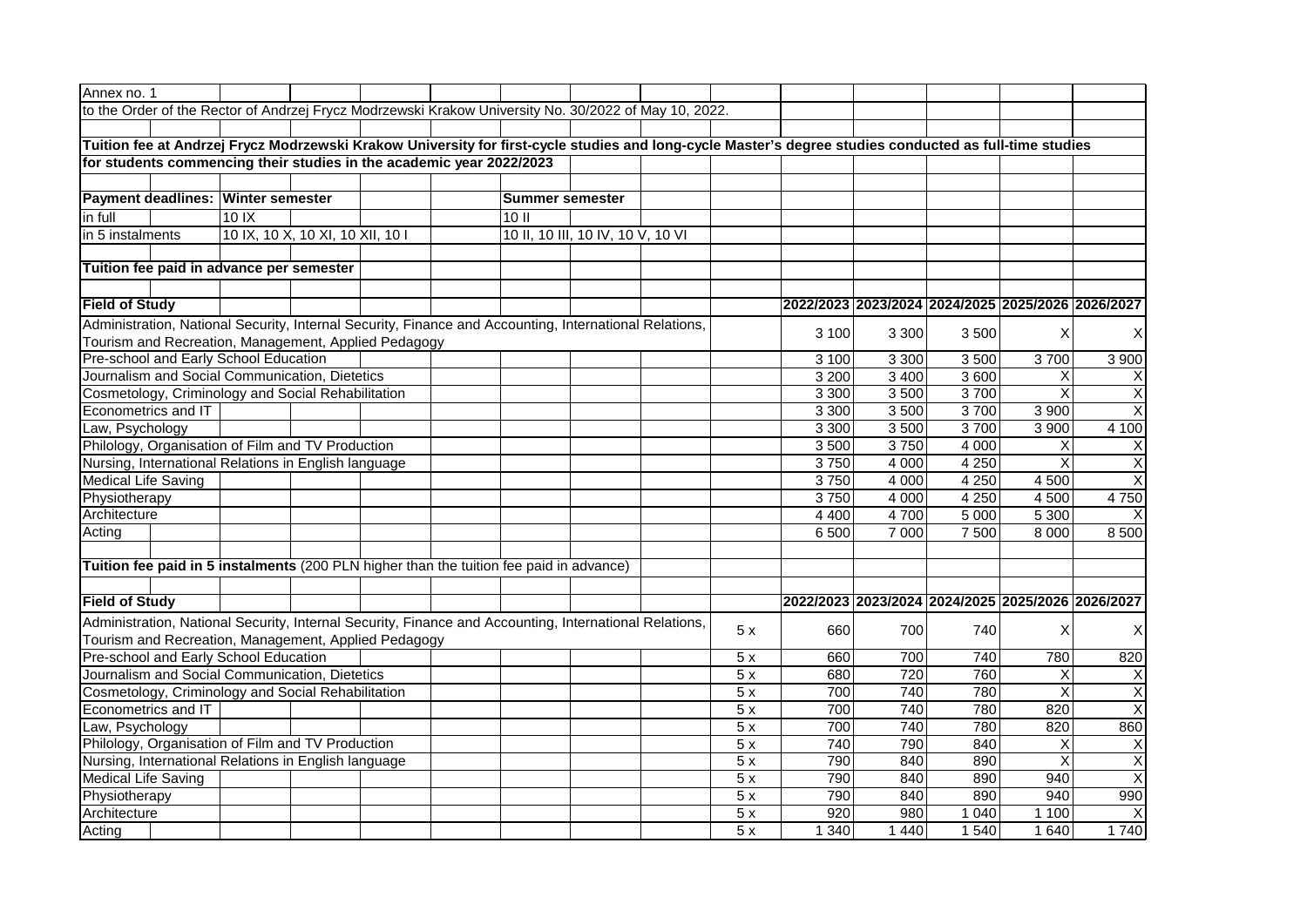| Annex no. 2                                                                                                                                             |                                                                                                  |                                                                |  |  |                                                                                                       |                                   |  |     |                                                   |         |                                         |              |                         |
|---------------------------------------------------------------------------------------------------------------------------------------------------------|--------------------------------------------------------------------------------------------------|----------------------------------------------------------------|--|--|-------------------------------------------------------------------------------------------------------|-----------------------------------|--|-----|---------------------------------------------------|---------|-----------------------------------------|--------------|-------------------------|
|                                                                                                                                                         |                                                                                                  |                                                                |  |  | to the Order of the Rector of Andrzej Frycz Modrzewski Krakow University No. 30/2022 of May 10, 2022. |                                   |  |     |                                                   |         |                                         |              |                         |
|                                                                                                                                                         |                                                                                                  |                                                                |  |  |                                                                                                       |                                   |  |     |                                                   |         |                                         |              |                         |
| Tuition fee at Andrzej Frycz Modrzewski Krakow University for first-cycle studies and long-cycle Master's degree studies conducted as part-time studies |                                                                                                  |                                                                |  |  |                                                                                                       |                                   |  |     |                                                   |         |                                         |              |                         |
| for students commencing their studies in the academic year 2022/2023                                                                                    |                                                                                                  |                                                                |  |  |                                                                                                       |                                   |  |     |                                                   |         |                                         |              |                         |
|                                                                                                                                                         |                                                                                                  |                                                                |  |  |                                                                                                       |                                   |  |     |                                                   |         |                                         |              |                         |
|                                                                                                                                                         |                                                                                                  | Payment deadlines: Winter semester                             |  |  | <b>Summer semester</b>                                                                                |                                   |  |     |                                                   |         |                                         |              |                         |
| in full                                                                                                                                                 |                                                                                                  | 10 <sub>1</sub>                                                |  |  | 10 II                                                                                                 |                                   |  |     |                                                   |         |                                         |              |                         |
| in 5 instalments                                                                                                                                        |                                                                                                  | 10 IX, 10 X, 10 XI, 10 XII, 10 I                               |  |  |                                                                                                       | 10 II, 10 III, 10 IV, 10 V, 10 VI |  |     |                                                   |         |                                         |              |                         |
|                                                                                                                                                         |                                                                                                  |                                                                |  |  |                                                                                                       |                                   |  |     |                                                   |         |                                         |              |                         |
| Tuition fee paid in advance per semester                                                                                                                |                                                                                                  |                                                                |  |  |                                                                                                       |                                   |  |     |                                                   |         |                                         |              |                         |
|                                                                                                                                                         |                                                                                                  |                                                                |  |  |                                                                                                       |                                   |  |     |                                                   |         |                                         |              |                         |
| <b>Field of Study</b>                                                                                                                                   |                                                                                                  |                                                                |  |  |                                                                                                       |                                   |  |     | 2022/2023 2023/2024 2024/2025 2025/2026 2026/2027 |         |                                         |              |                         |
|                                                                                                                                                         |                                                                                                  |                                                                |  |  |                                                                                                       |                                   |  |     |                                                   |         |                                         |              |                         |
|                                                                                                                                                         |                                                                                                  |                                                                |  |  | National Security, Internal Security, Finance and Accounting, Management, Applied Pedagogy            |                                   |  |     | 3 0 0 0                                           | 3 200   | 3 4 0 0                                 | X            | X                       |
|                                                                                                                                                         |                                                                                                  | Pre-school and Early School Education                          |  |  |                                                                                                       |                                   |  |     | 3 0 0 0                                           | 3 2 0 0 | 3 4 0 0                                 | 3 600        | 3 800                   |
|                                                                                                                                                         | Administration, Dietetics, Journalism and Social Communication, International Relations, Tourism |                                                                |  |  |                                                                                                       |                                   |  |     | 3 100                                             | 3 3 0 0 | 3 500                                   | X            | X                       |
| and Recreation                                                                                                                                          |                                                                                                  |                                                                |  |  |                                                                                                       |                                   |  |     |                                                   |         |                                         |              |                         |
|                                                                                                                                                         |                                                                                                  | Criminology and Social Rehabilitation                          |  |  |                                                                                                       |                                   |  |     | 3 200                                             | 3 4 0 0 | 3 600                                   | $\mathsf{X}$ | $\mathsf X$             |
| Econometrics and IT                                                                                                                                     |                                                                                                  |                                                                |  |  |                                                                                                       |                                   |  |     | 3 2 0 0                                           | 3 4 0 0 | 3 600                                   | 3800         | $\overline{\mathsf{x}}$ |
| Law, Psychology                                                                                                                                         |                                                                                                  |                                                                |  |  |                                                                                                       |                                   |  |     | 3 200                                             | 3 4 0 0 | 3 600                                   | 3800         | 4 0 0 0                 |
|                                                                                                                                                         |                                                                                                  | Philology, Cosmetology, Organisation of Film and TV Production |  |  |                                                                                                       |                                   |  |     | 3 3 0 0                                           | 3500    | 3700                                    | X            | X                       |
| <b>Medical Life Saving</b>                                                                                                                              |                                                                                                  |                                                                |  |  |                                                                                                       |                                   |  |     | 3750                                              | 4 0 0 0 | 4 2 5 0                                 | 4 500        | $\overline{\mathsf{x}}$ |
| Physiotherapy                                                                                                                                           |                                                                                                  |                                                                |  |  |                                                                                                       |                                   |  |     | 3750                                              | 4 0 0 0 | 4 2 5 0                                 | 4 500        | 4750                    |
|                                                                                                                                                         |                                                                                                  |                                                                |  |  |                                                                                                       |                                   |  |     |                                                   |         |                                         |              |                         |
|                                                                                                                                                         |                                                                                                  |                                                                |  |  | Tuition fee paid in 5 instalments (200 PLN higher than the tuition fee paid in advance)               |                                   |  |     |                                                   |         |                                         |              |                         |
|                                                                                                                                                         |                                                                                                  |                                                                |  |  |                                                                                                       |                                   |  |     |                                                   |         |                                         |              |                         |
| <b>Field of Study</b>                                                                                                                                   |                                                                                                  |                                                                |  |  |                                                                                                       |                                   |  |     | 2022/2023                                         |         | 2023/2024 2024/2025 2025/2026 2026/2027 |              |                         |
|                                                                                                                                                         |                                                                                                  |                                                                |  |  |                                                                                                       |                                   |  |     |                                                   |         |                                         |              |                         |
|                                                                                                                                                         |                                                                                                  |                                                                |  |  |                                                                                                       |                                   |  | 5x  | 640                                               | 680     | 720                                     | X            | X                       |
|                                                                                                                                                         | National Security, Internal Security, Finance and Accounting, Management, Applied Pedagogy       |                                                                |  |  |                                                                                                       |                                   |  |     |                                                   |         |                                         |              |                         |
| Pre-school and Early School Education<br>5x<br>Administration, Dietetics, Journalism and Social Communication, International Relations, Tourism         |                                                                                                  |                                                                |  |  |                                                                                                       |                                   |  | 640 | 680                                               | 720     | 760                                     | 800          |                         |
| 5x<br>and Recreation                                                                                                                                    |                                                                                                  |                                                                |  |  |                                                                                                       |                                   |  | 660 | 700                                               | 740     | X                                       | X            |                         |
| Criminology and Social Rehabilitation                                                                                                                   |                                                                                                  |                                                                |  |  |                                                                                                       |                                   |  | 5x  | 680                                               | 720     | 760                                     | X            | $\sf X$                 |
| Econometrics and IT                                                                                                                                     |                                                                                                  |                                                                |  |  |                                                                                                       |                                   |  | 5x  | 680                                               | 720     | 760                                     | 800          | $\sf X$                 |
| Law, Psychology                                                                                                                                         |                                                                                                  |                                                                |  |  |                                                                                                       |                                   |  | 5x  | 680                                               | 720     | 760                                     | 800          | 840                     |
| Philology, Cosmetology, Organisation of Film and TV Production                                                                                          |                                                                                                  |                                                                |  |  |                                                                                                       |                                   |  | 5x  | 700                                               | 740     | 780                                     | Χ            | X                       |
| <b>Medical Life Saving</b>                                                                                                                              |                                                                                                  |                                                                |  |  |                                                                                                       |                                   |  | 5x  | 790                                               | 840     | 890                                     | 940          | $\overline{\mathsf{x}}$ |
| Physiotherapy                                                                                                                                           |                                                                                                  |                                                                |  |  |                                                                                                       |                                   |  | 5x  | 790                                               | 840     | 890                                     | 940          | 990                     |